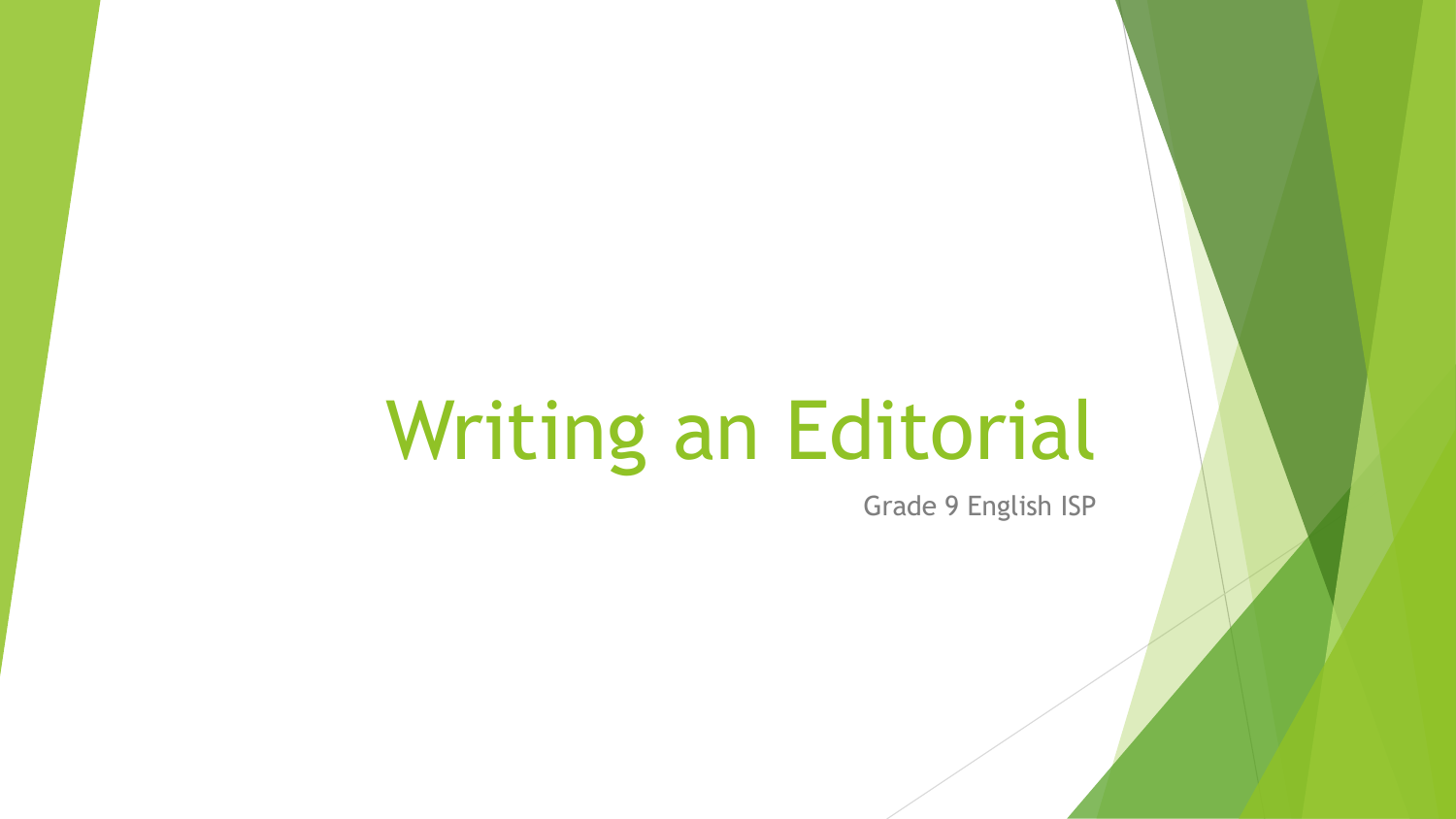#### What is an editorial?

- An editorial is a brief, written commentary on a specific topic.
- Editorials express opinions, beliefs or judgements and are usually written by newspaper or magazine editors.
- Good editorial writers must do more than express their opinions; they must write persuasively.
- Persuasion is the art of convincing another person to accept an opinion.
- Editorials are meant to influence public opinion, promote critical thinking and sometimes cause people to take action about an issue.
- An editorial is different from a formal essay. Whereas in a formal essay the writer presents his or her opinion almost immediately, an editorial builds up to the position throughout the paper.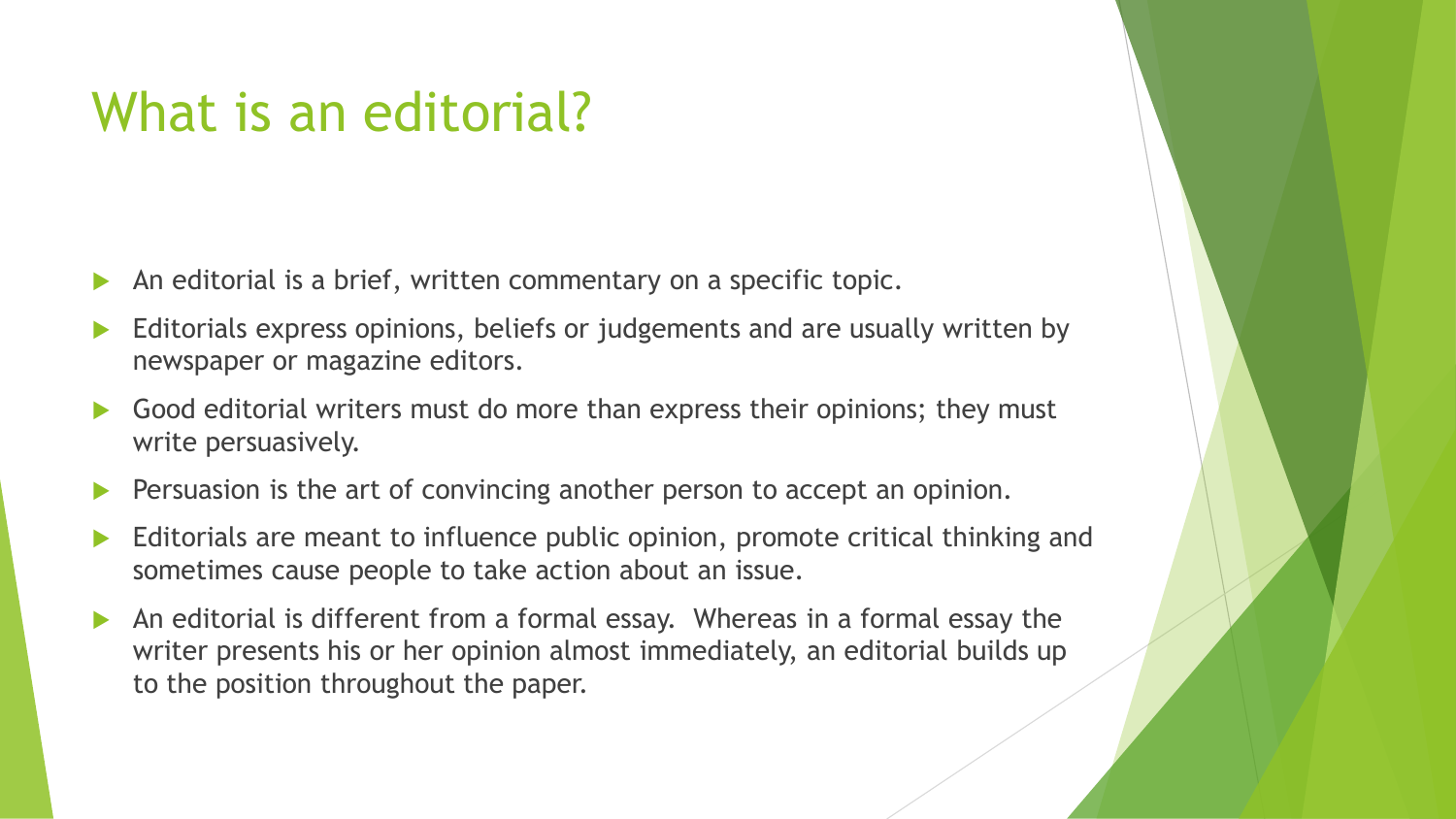## Planning your editorial

- At the heart of every argument is a claim with which people may reasonably disagree.
- Some claims are not arguable because they're:
	- ▶ completely subjective, matters of taste or opinion (ex. I hate sauerkraut.)
	- a matter of fact (ex. The first *Star Wars* movie came out in 1977.)
	- $\triangleright$  based on belief or faith (ex. There is life after death.)
- To be arguable, a position must reflect one of at least two points of view, making reasoned argument necessary. In some cases, you will argue not that a position is correct, but that it is plausible—that it is reasonable, supportable, and worthy of being taken seriously.
- In most cases, you will not explicitly state your opinion until you are well into the editorial piece, although the reader should get a sense of where you are heading.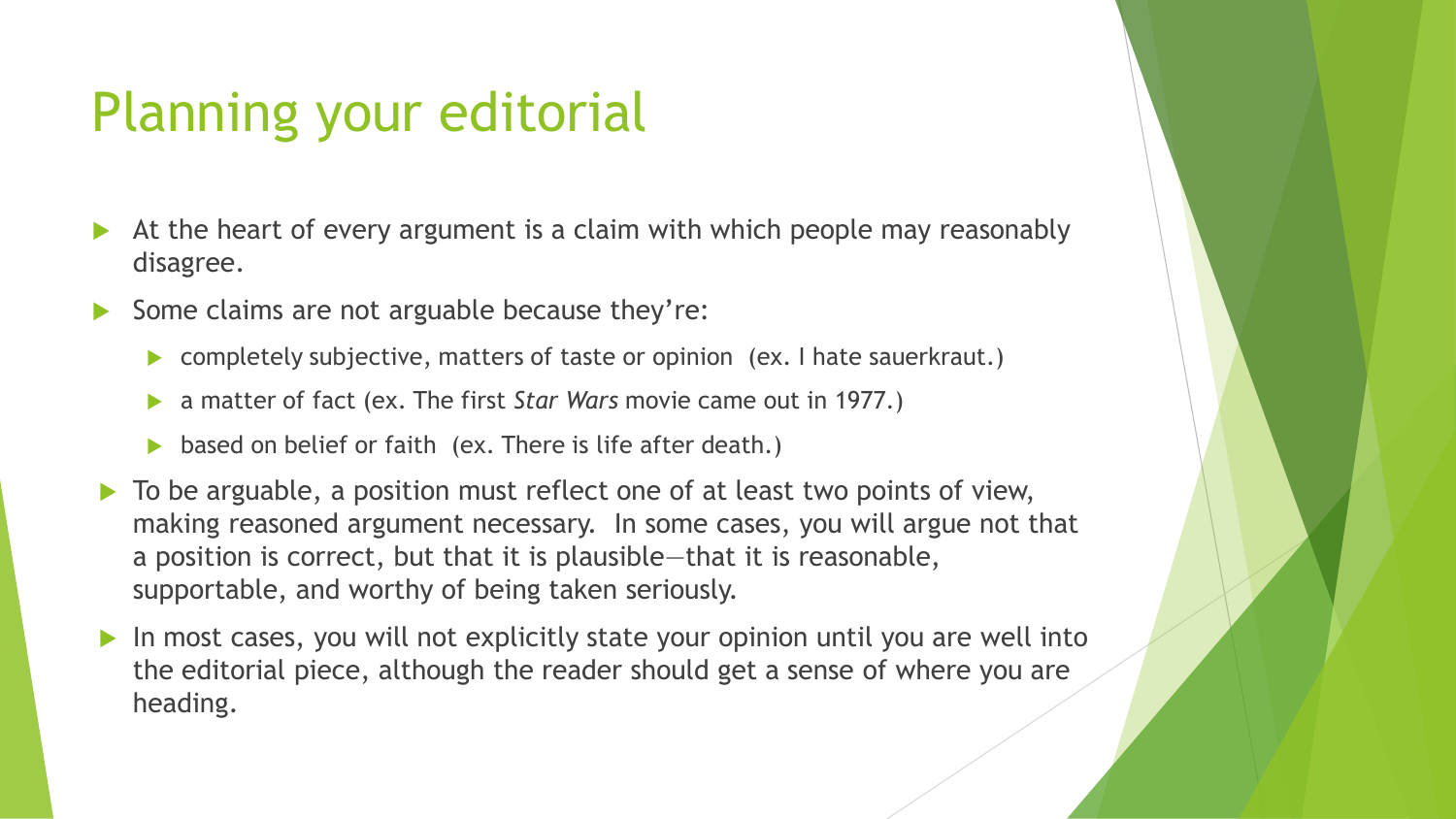## Structure of Editorial

Your editorial should include the following components:

- An objective explanation of the issue
- The opposition's viewpoint
- A refutation (where you challenge and discredit the opposition's viewpoint)
- Reasons to defend your position
- $\blacktriangleright$  A conclusion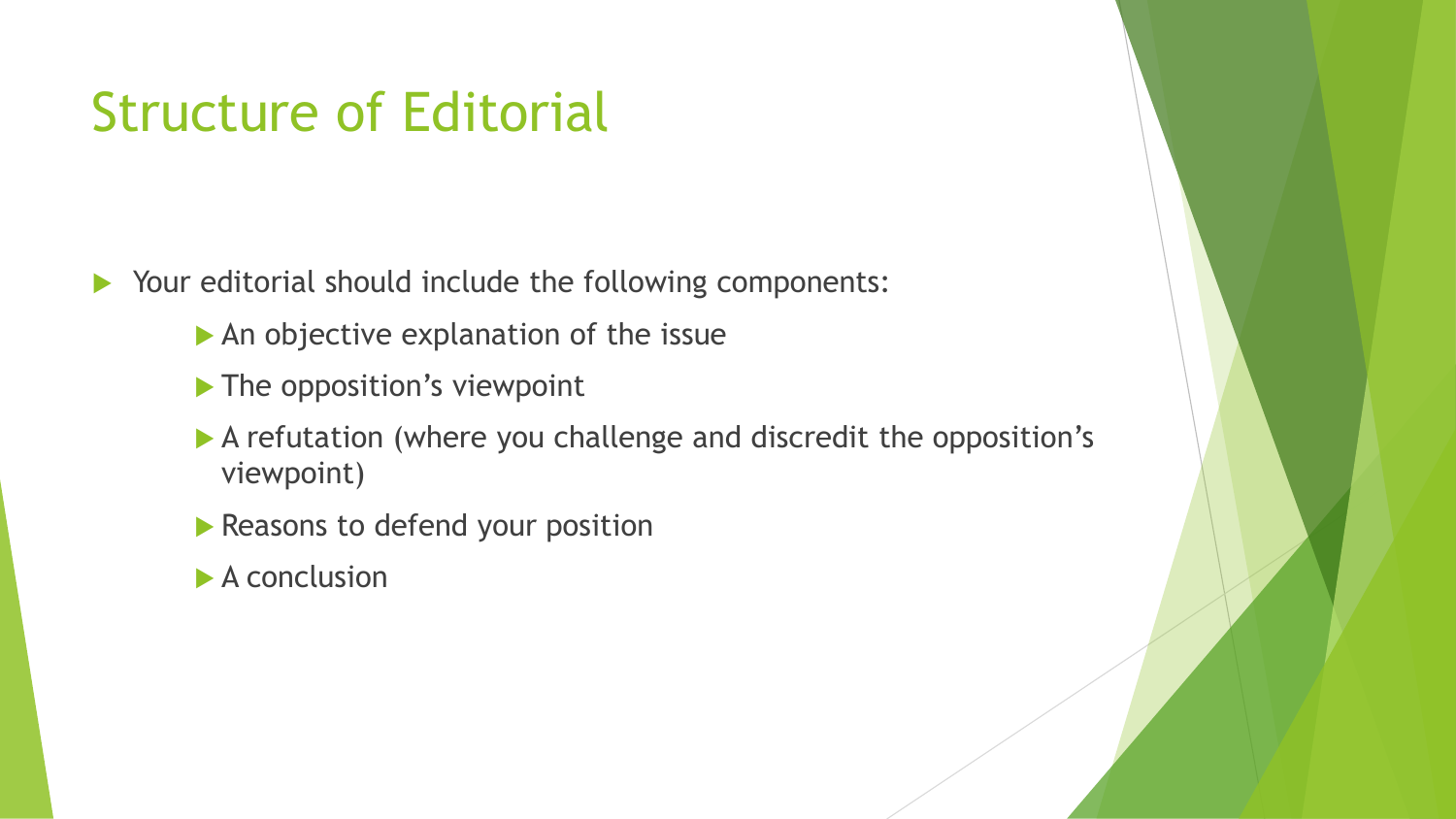## Objective Explanation

- Provide some background context to the issue. In this section you should answer the W5 + H questions
- It is necessary to provide readers some background on a topic so they can understand what is being argued.
- Use relevant facts and quotations to explain the issue itself.
- Ensure that when you use quotations ("direct" or indirect paraphrased) you credit the material by acknowledging which source you took the info from.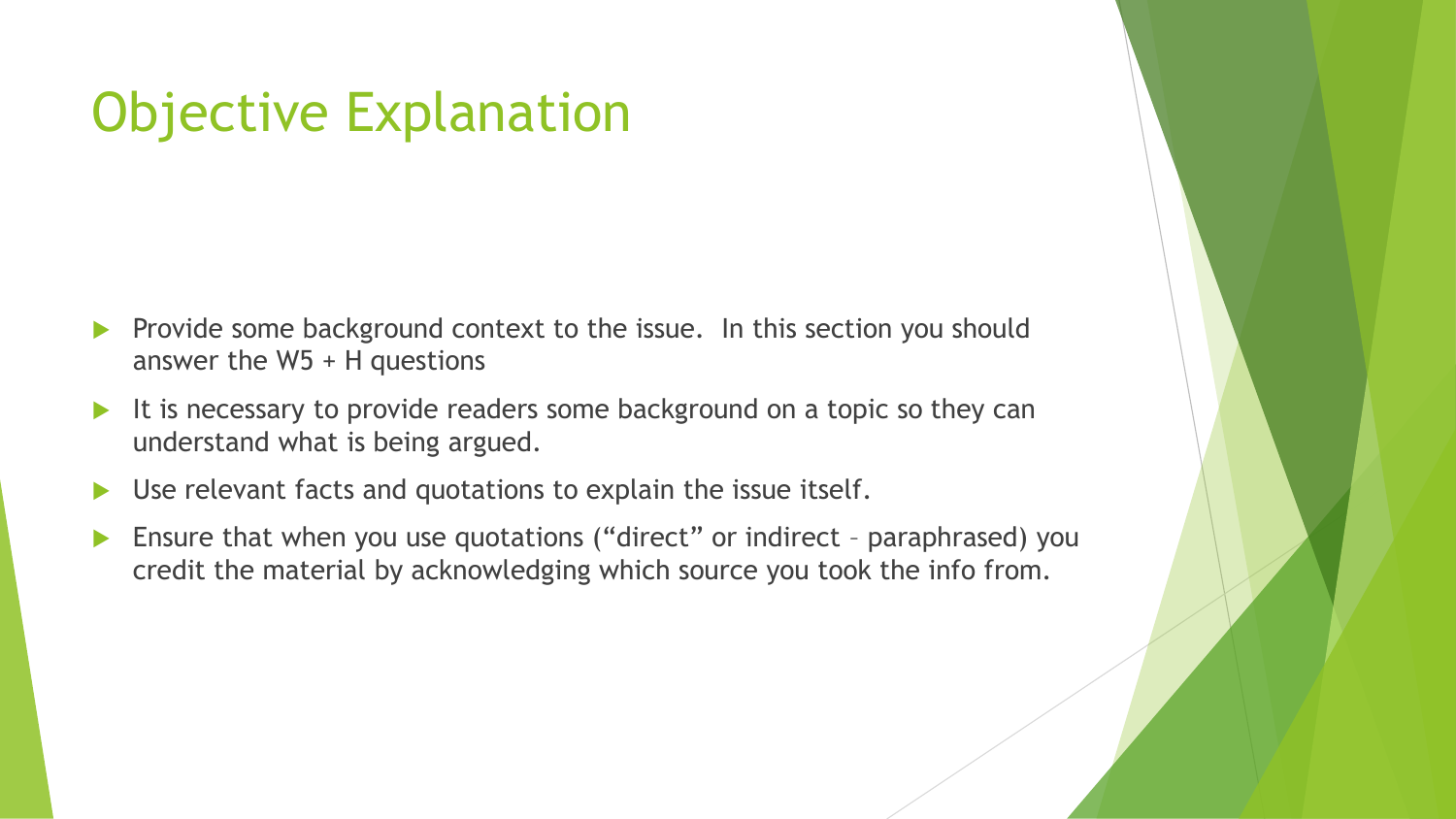#### Present your opposition's viewpoint

- Explain the opposing side of the issue. This is the opinion of the issue that is the *opposite* of what you believe about the issue. It is also referred to as the *counter-argument* because it counters (opposes) your argument (position).
- Every topic has two sides and a good editorial must acknowledge that both exist.
- Some positions can't be refuted, but still you need to acknowledge readers' doubts, concerns and objections to show that you've considered them.
- ▶ Rather than weakening your argument, acknowledging possible objections shows that you've thought about and researched your argument thoroughly.
- Use relevant facts and quotations to present the counter-argument objectively.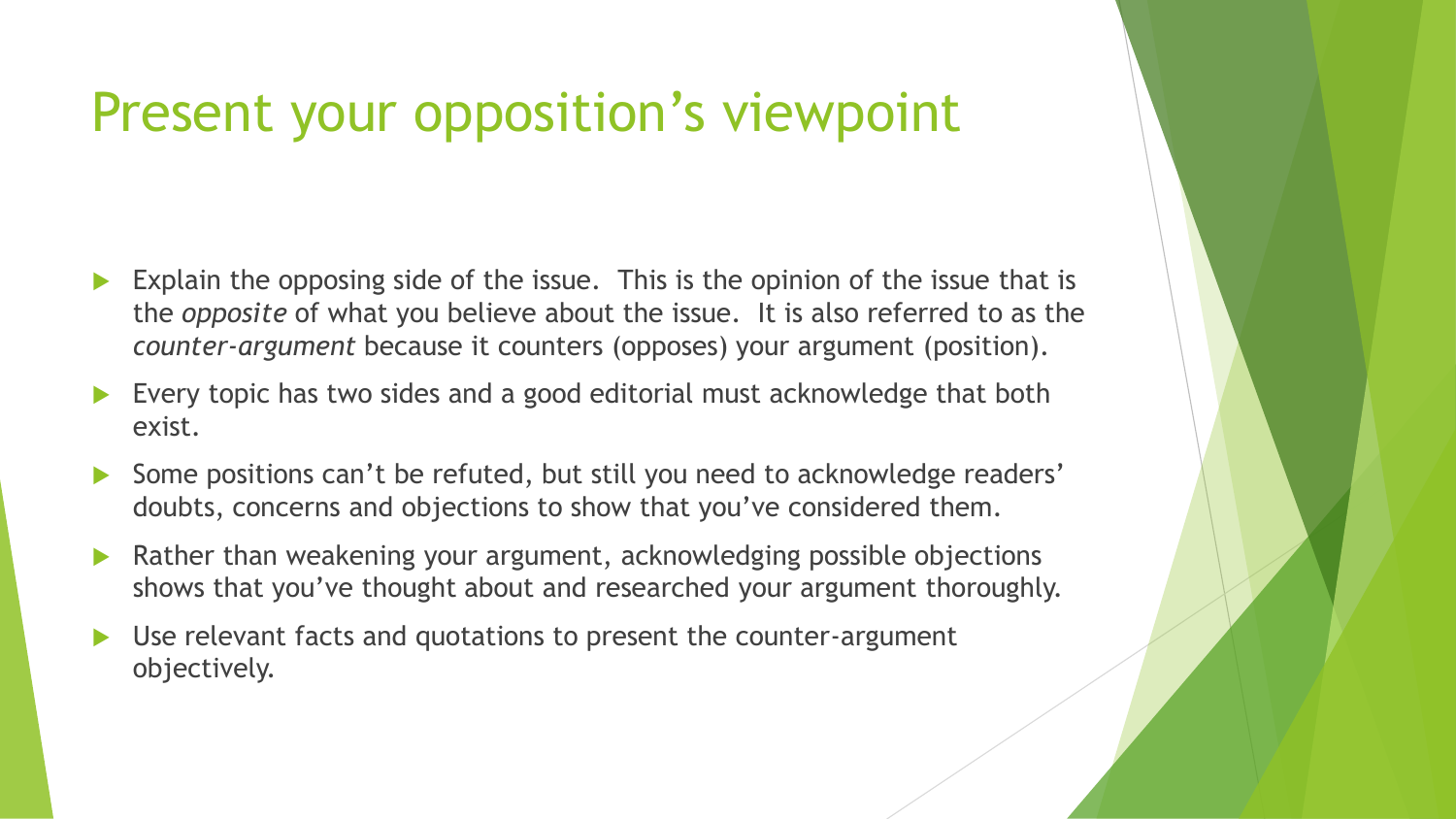## Refute the opposition's belief

- Now that you've presented the opposite viewpoint, you can challenge and discredit it. In doing so, try to point out why the opposition is mistaken in their beliefs.
- $\blacktriangleright$  Pull in facts and quotations from sources that support your position
- State the position as clearly and as fairly as you can, and then show why you believe it is wrong. (Are the values underlying the position questionable? Is the reasoning flawed?)
- If the counter-argument has some merit but fails on some points, say so, but emphasize its shortcomings.
- Avoid the fallacy of attacking the person making the argument or bringing up a competing position that no one seriously entertains.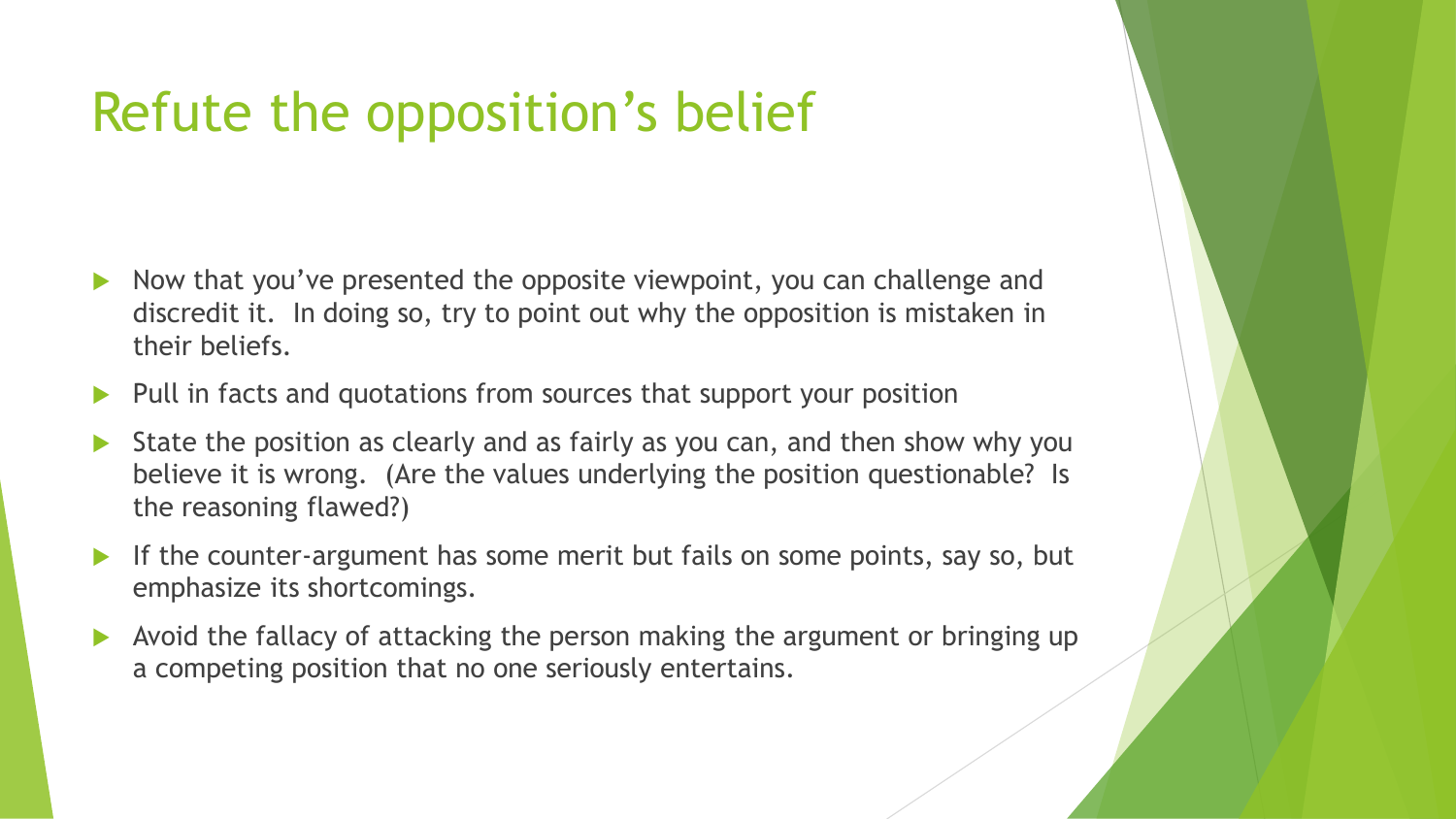## Defend your position

- Present reasons to defend your position.
- Your task is to persuade the reader to believe that your opinion on the issue is the most convincing.
- This is the most important part of your editorial and should have the most writing devoted to this section.
- Effective arguers try to appeal to readers' values and emotions
- Readers need to trust the person who's making the argument so it's important that you come across as trustworthy, honest and knowledgeable
- Effective arguers try to appeal to the readers' values and emotions.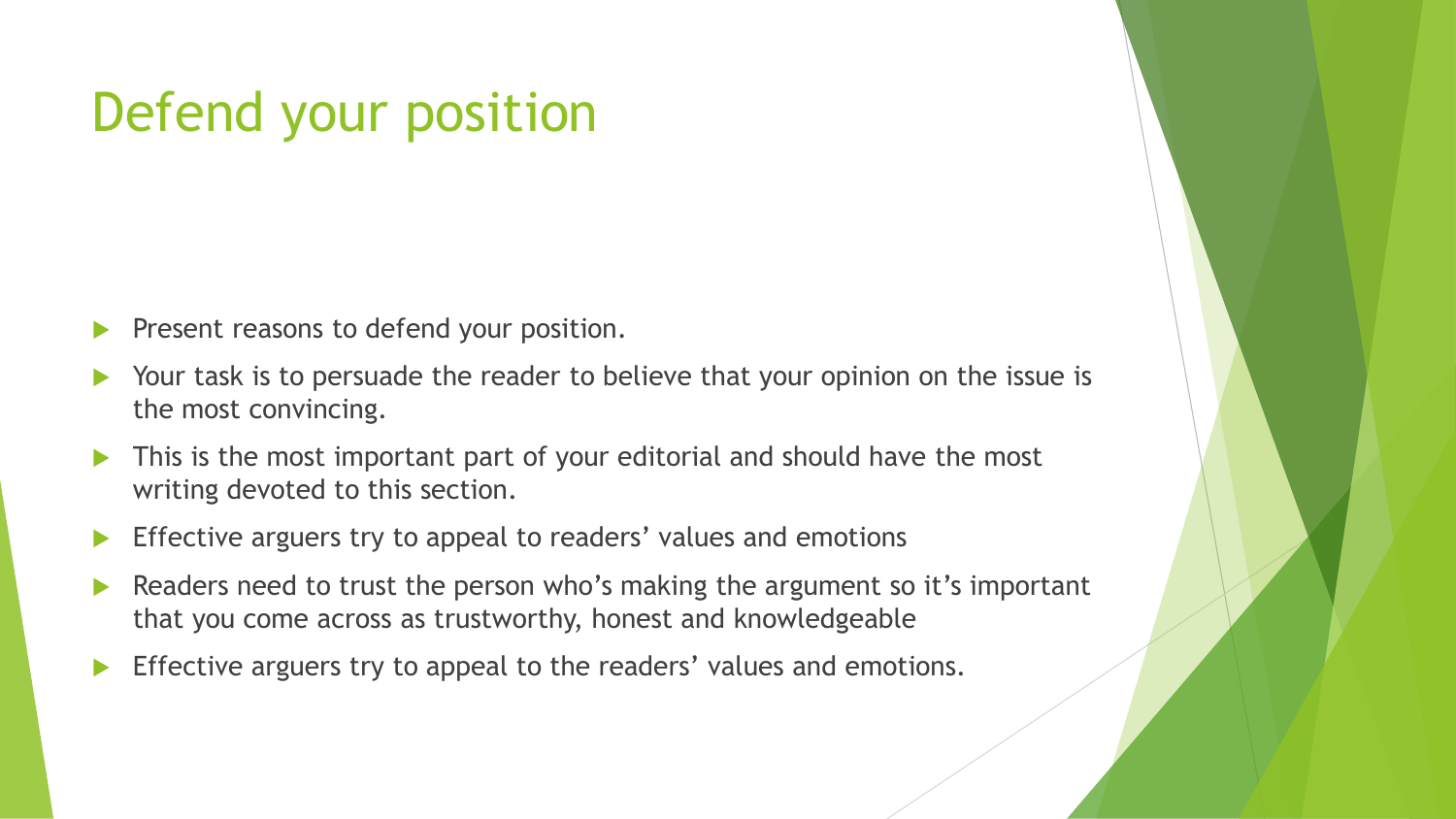#### Developing Support for Your Position

There are a number of ways that you can offer support for your position:

**Facts**

- **Statistics (A national study for that X percent of ….)**
- **Testimony by authorities and experts (According to X, …)**
- **Anecdotal evidence (This happened…)**
- **Scenarios (What if…?)**
- **Case studies and observations (This is what happened when…)**
- **Textual evidence (direct quotations from articles)**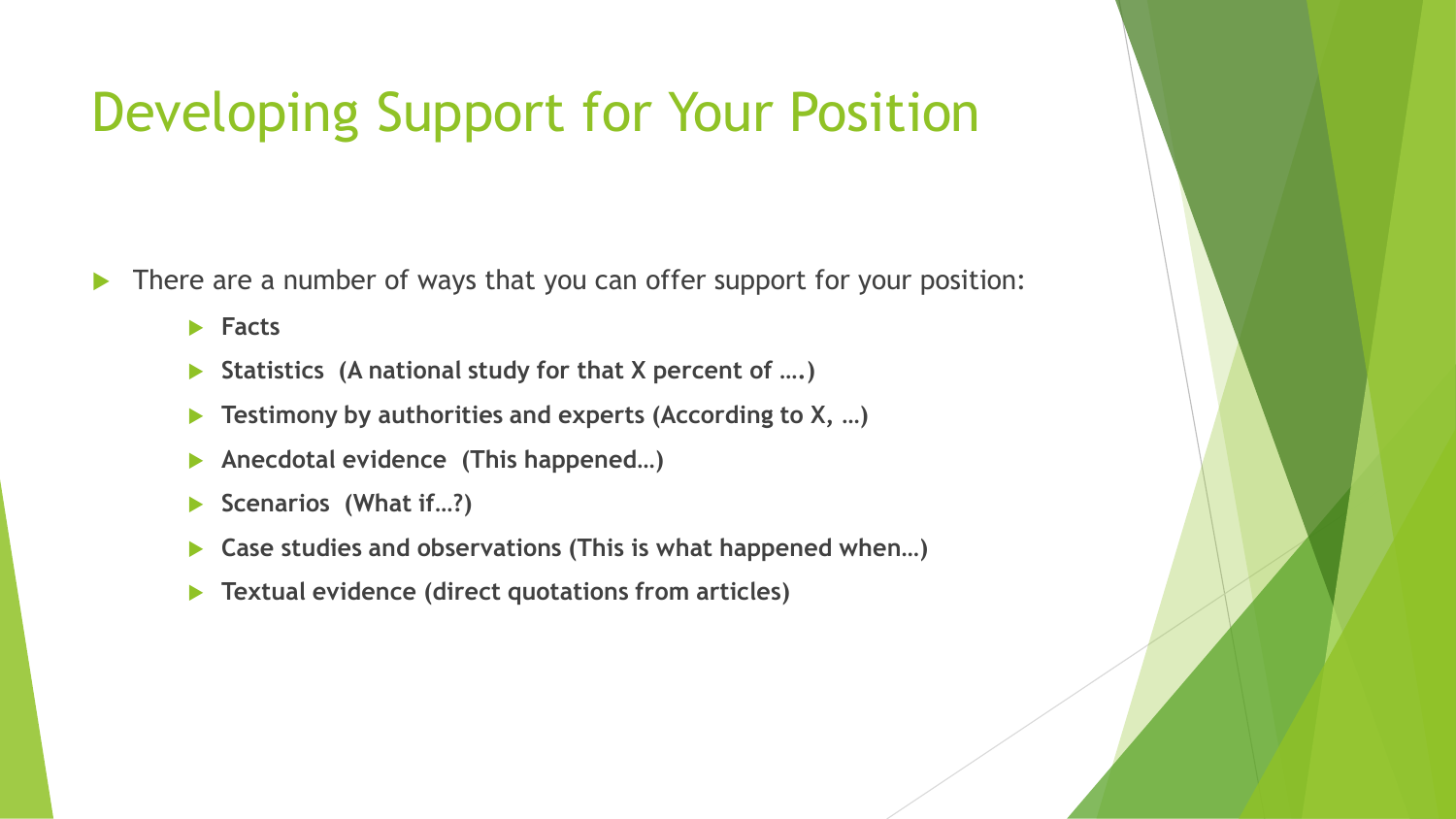#### **Conclusion**

- Finish off your editorial with some punch.
- Give solutions to the problem or challenge the reader to be informed.
- You want to leave the reader thinking about the importance of the issue and why they should adopt your position.
- Use strong language to create a convincing closing argument.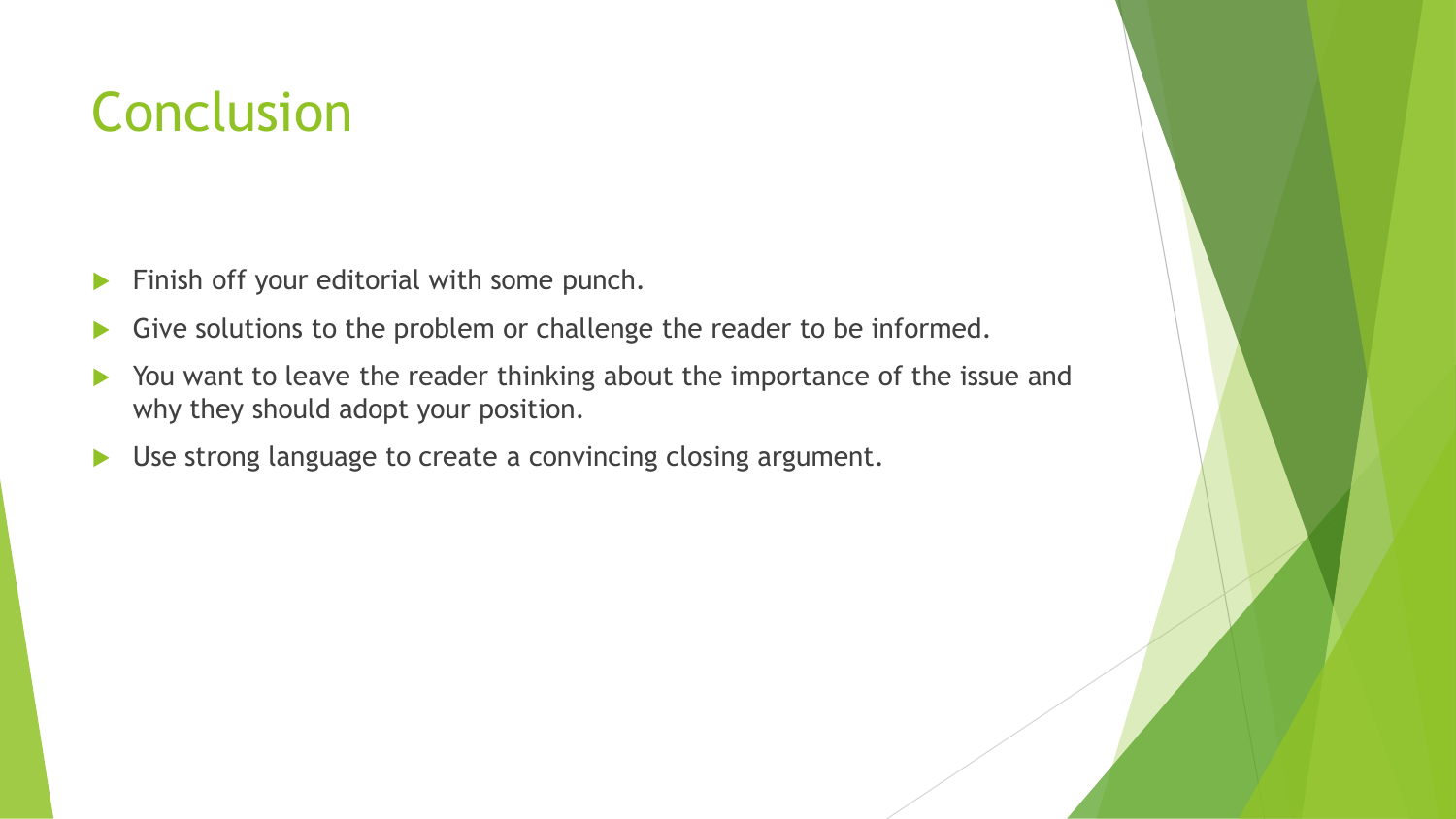#### Historical Accuracies

- It is important to remember that you are writing from the perspective of the same time period of the novel (either the Great Depression of the 1930s or the Civil Rights Movement of the 1960s)
- Remember that your editorial should contain no references to modern products, styles of language, social media platforms, etc.
- To help you get into the right mode, imagine that you are a character like the editor of *The Maycomb Tribune,* Mr. Underwood.
- Try to put yourself in the shoes of a person living in the time period and see the world through his or her eyes.